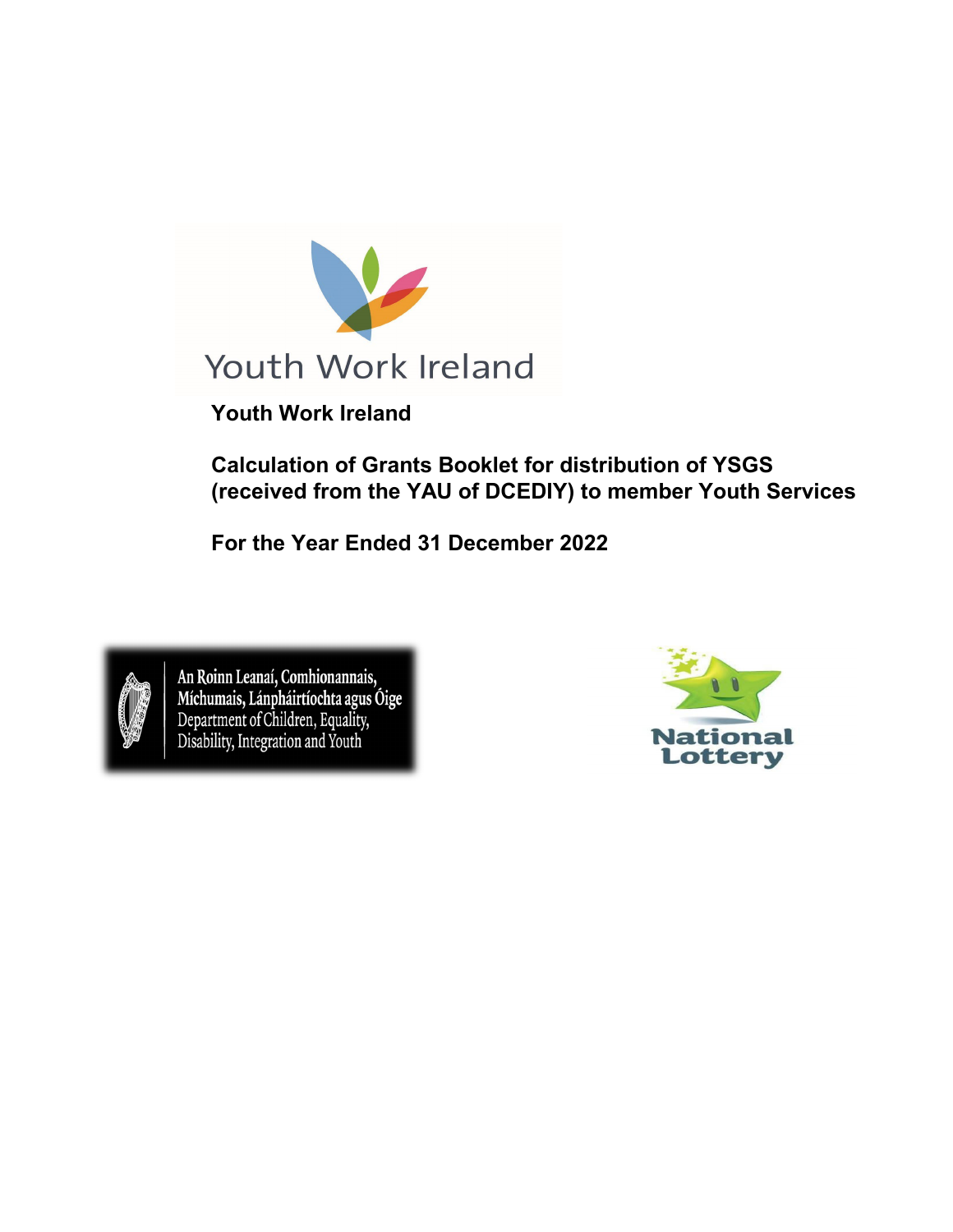# **MEMBER YOUTH SERVICES' GRANTS SUMMARY - 2022**

| <b>MEMBER</b>                                      | <b>TOTAL</b> |                        |
|----------------------------------------------------|--------------|------------------------|
|                                                    |              | <b>Solidarity Fund</b> |
|                                                    |              |                        |
|                                                    | €            | 12921                  |
| <b>Carlow Regional Youth Service</b>               | 56,482.61    |                        |
| <b>Clare Youth Service</b>                         | 97,714.80    |                        |
| <b>CDYS Youth Service</b>                          | 113,738.32   |                        |
| <b>Donegal Youth Service</b>                       | 59,317.31    |                        |
| FDYS Ltd.                                          | 59,832.71    |                        |
| Youth Work Ireland Galway                          | 76,948.51    |                        |
| <b>Kerry Diocesan Youth Service</b>                | 99,776.39    |                        |
| In Sync Youth & Family Services                    | 57,771.11    |                        |
| <b>Youth Work Ireland Laois</b>                    | 57,771.11    |                        |
| Youth Work Ireland Longford (Associate Member)     | 7,270.77     |                        |
| <b>Limerick Youth Service</b>                      | 134,308.39   |                        |
| Youth Work Ireland Louth                           | 59,317.31    |                        |
| <b>Youth Work Ireland Meath</b>                    | 58,869.25    | 840.44                 |
| <b>Youth Work Ireland Midlands</b>                 | 87,110.55    | 1,098.14               |
| Youth Work Ireland Cavan Monaghan                  | 57,255.71    |                        |
| North Connaught Youth & Community Services         | 58,544.21    |                        |
| <b>Ossory Youth</b>                                | 57,771.11    |                        |
| Youth Work Ireland Tipperary                       | 59,575.01    |                        |
| Waterford & Sth Tipperary Community Youth Services | 57,255.71    |                        |
|                                                    | 1,316,630.85 | 14,860.01              |
|                                                    |              |                        |

| Compliance                     | 28,241.30      |
|--------------------------------|----------------|
| National Office                | 1,024,300.42   |
| <b>Solidarity Fund</b>         | € 12.921       |
| Total                          | € 2,382,094.00 |
| <b>Total Grant from DCEDIY</b> | € 2,382,094    |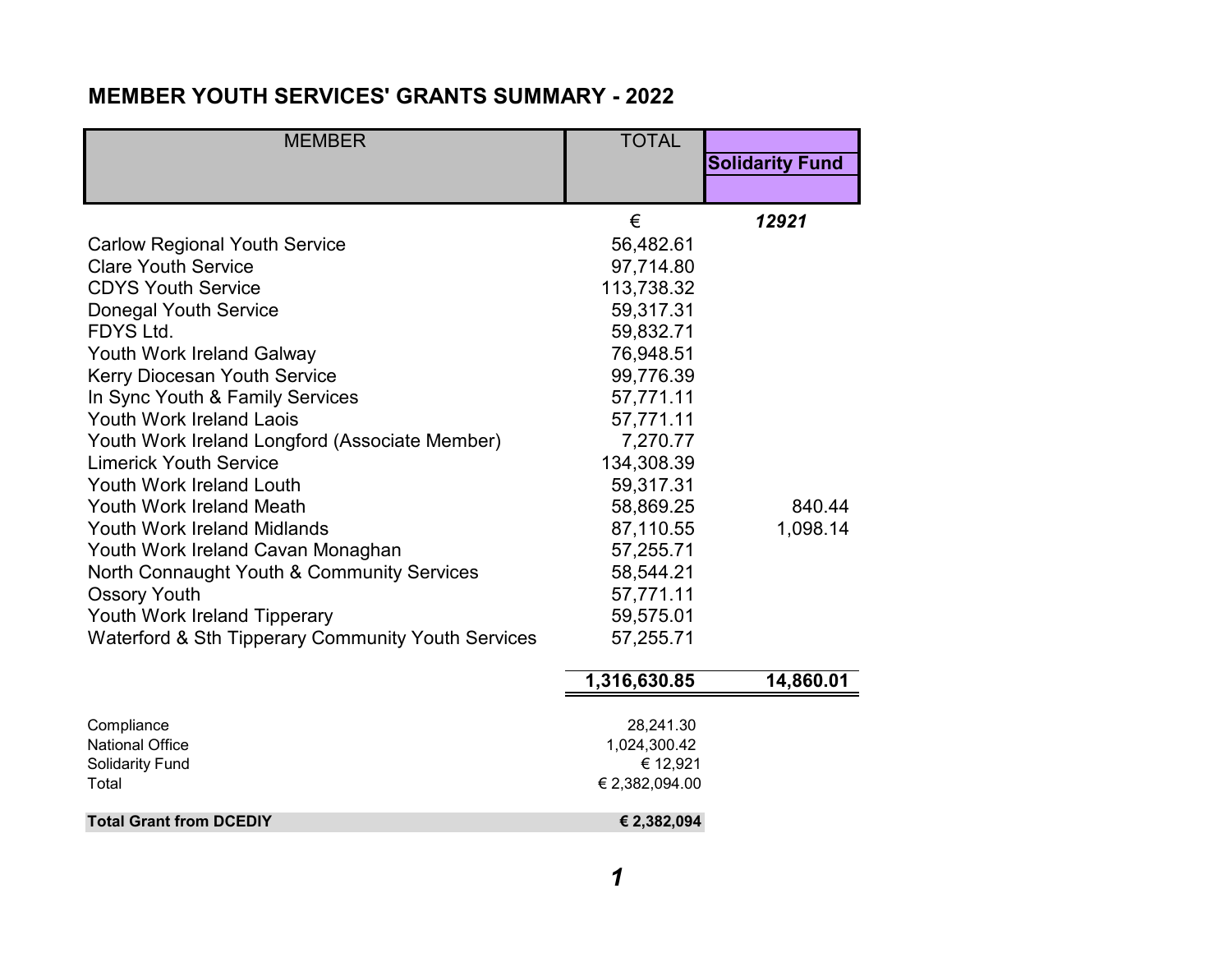### **Youth Work Ireland Youth Services Grant 2021**

#### **Please note that this Grant is made up as follows**

| <b>Youth Services Grant 2022</b> |              |
|----------------------------------|--------------|
| 2022                             | 2,382,094.00 |
| 2021                             | 2,312,713.00 |
| 2020                             | 2.202.584.00 |
| 2019                             | 2.117.869.00 |
| 2018                             | 2,066,214.00 |

| Total        | <b>National Office</b> | <b>Member Youth Services</b> |
|--------------|------------------------|------------------------------|
|              |                        |                              |
|              |                        |                              |
| 2.382.094.00 | 024,300.42             | .357,793.58                  |
| 2,382,094.00 | 1,024,300.42           | 1,357,793.58                 |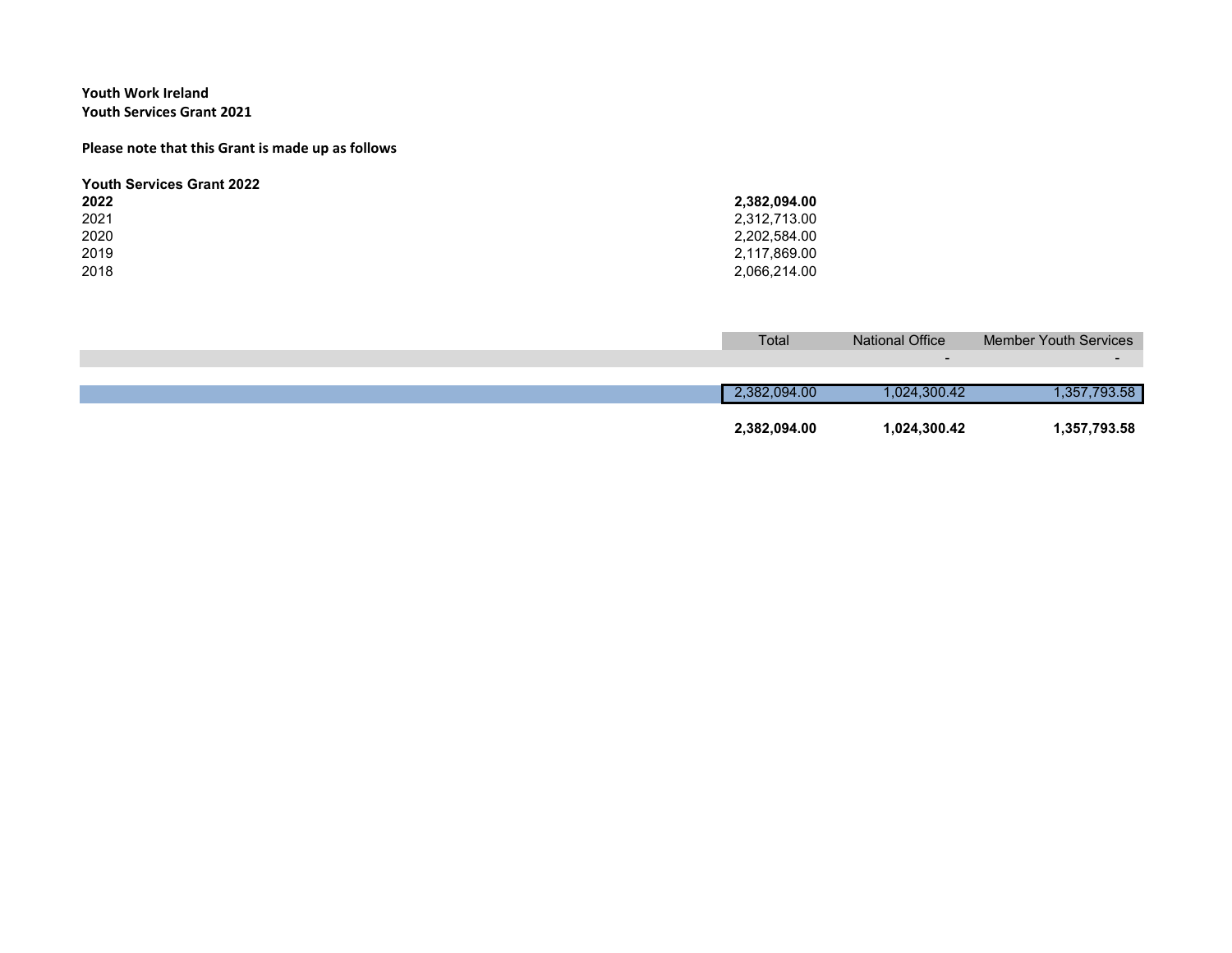## **CALCULATION OF MEMBER YOUTH SERVICES GRANT FUND - 2022**

| YOUTH SERVICES GRANT - total less Fund                      | 2022<br>2,382,094.00 | 2021<br>2,312,713 |
|-------------------------------------------------------------|----------------------|-------------------|
| NO allocation                                               | 1,024,300.42         | 994,467           |
| YOUTH SERVICES GRANT MEMBER YOUTH SERVICES                  | 1,357,793.58         | 1,318,246         |
| Less Organisational Development Grant                       |                      |                   |
| Less Solidarity Fund                                        | 22,131               | 21,486            |
| Less Salaries (80% for First worker, 70% for Second Worker) | 1,168,309            | 1,136,009         |
|                                                             | 167,354              | 160,751           |
| <b>MGT.ALLOWANCE</b>                                        | 19950                | 19,950            |
|                                                             | 147,404              | 140,801           |
| <b>TRAVEL FUND</b>                                          | 44,221.28            | 42,240.41         |
| <b>ADMINISTRATION</b>                                       | 66,332               | 63,361            |
| <b>UNIT GRANTS</b>                                          | 36,851               | 35,200            |
|                                                             | 147,404              | 140,801           |

Salaries are based on the Common Teacher Scale with the following increases/decreases:

5% Increase in 2017 0% in 2018 0% IN 2019 0% in 2020 5% in 2021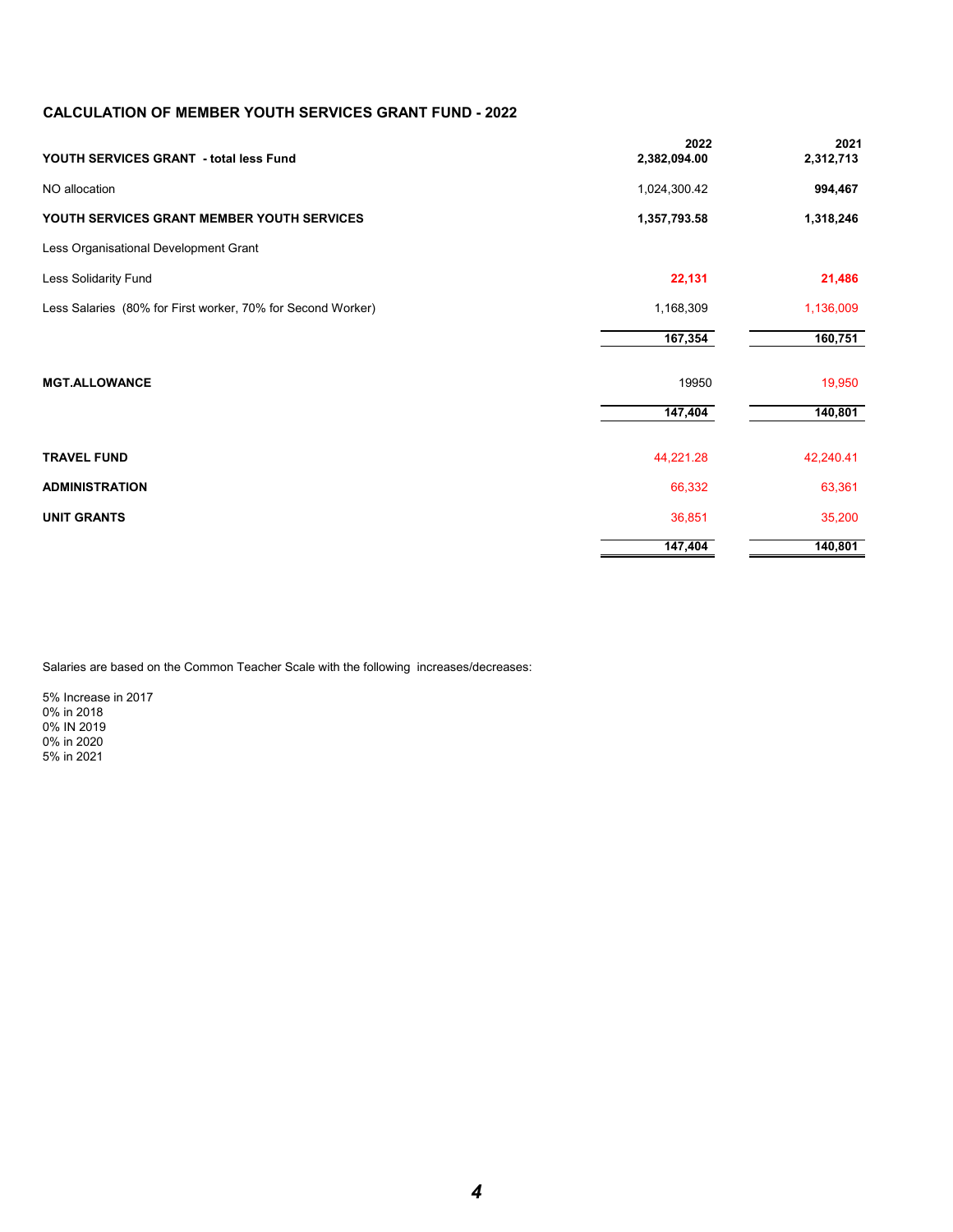#### **MEMBER YOUTH SERVICES' GRANTS SUMMARY - 2022**

| <b>MEMBER</b>                                      | <b>MEMBER'S</b> |                   | <b>TOTAL</b> |           |                        |                                                       |
|----------------------------------------------------|-----------------|-------------------|--------------|-----------|------------------------|-------------------------------------------------------|
|                                                    | <b>GRANT</b>    |                   |              |           |                        |                                                       |
|                                                    | <b>FUND</b>     | <b>Solidarity</b> |              |           |                        |                                                       |
|                                                    | €               |                   | €            |           | 2021 Decrease/Increase |                                                       |
| <b>Carlow Regional Youth Service</b>               | 56,483          |                   | 56,483       | 54,830    | 1,652.74               | 3.01%                                                 |
| <b>Clare Youth Service</b>                         | 97,715          |                   | 97,715       | 97,176    | 539.24                 | $0.55\%$                                              |
| <b>CDYS Youth Service</b>                          | 113,738         |                   | 113,738      | 110,814   | 2,924.48               | 2.64%                                                 |
| Donegal Youth Service                              | 59,317          |                   | 59,317       | 55,984    | 3,333.33               | 5.95%                                                 |
| FDYS Ltd.                                          | 59,833          |                   | 59,833       | 55,454    | 4,379.03               | 7.90%                                                 |
| Youth Work Ireland Galway                          | 76,949          |                   | 76,949       | 74,646    | 2,302.53               | 3.08%                                                 |
| Kerry Diocesan Youth Service                       | 99,776          |                   | 99,776       | 91,736    | 8,040.15               | 8.76%                                                 |
| In Sync Youth & Family Services                    | 57,771          |                   | 57,771       | 57,715    | 55.97                  | 0.10%                                                 |
| Youth Work Ireland Laois                           | 57,771          |                   | 57,771       | 55,984    | 1,787.13               | 3.19%                                                 |
| Youth Work Ireland Longford (Associate Member)     | 7,271           |                   | 7,271        | 7,059     | 211.77                 | 3.00%                                                 |
| <b>Limerick Youth Service</b>                      | 134,308         |                   | 134,308      | 132,020   | 2,288.85               | 1.73%                                                 |
| Youth Work Ireland Louth                           | 59,317          |                   | 59,317       | 57,138    | 2,179.22               | 3.81%                                                 |
| Youth Work Ireland Meath                           | 58,029          | 840               | 58,869       | 58,869 -  | 0.00                   | 0.00% Used Solidarity to bring in line with last year |
| Youth Work Ireland Midlands                        | 86,012          | 1,098             | 87,110       | 86,284 -  | 0.00                   | $0.00\%$                                              |
| Youth Work Ireland Cavan Monaghan                  | 57,256          |                   | 57,256       | 54,830    | 2,425.84               | 4.42%                                                 |
| North Connaught Youth & Community Services         | 58,544          |                   | 58,544       | 55,984    | 2,560.23               | 4.57%                                                 |
| Ossory Youth                                       | 57,771          |                   | 57,771       | 55,984    | 1,787.13               | 3.19%                                                 |
| Youth Work Ireland Tipperary                       | 59,575          |                   | 59,575       | 59,446    | 128.70                 | 0.22%                                                 |
| Waterford & Sth Tipperary Community Youth Services | 57,256          |                   | 57,256       | 55,407    | 1,848.79               | 3.34%                                                 |
| Compliance                                         | 28,241          |                   | 28,241       | 27,415    |                        |                                                       |
| Other                                              |                 | 12,921            | 12,921       | 13,472    |                        |                                                       |
|                                                    | 1,342,934       | 14,860            | 1,357,794    | 1,318,246 |                        |                                                       |

€ 1,316,631

| € 28.241    |
|-------------|
| € 1.024.300 |
| € 12.921    |
| € 2,382,094 |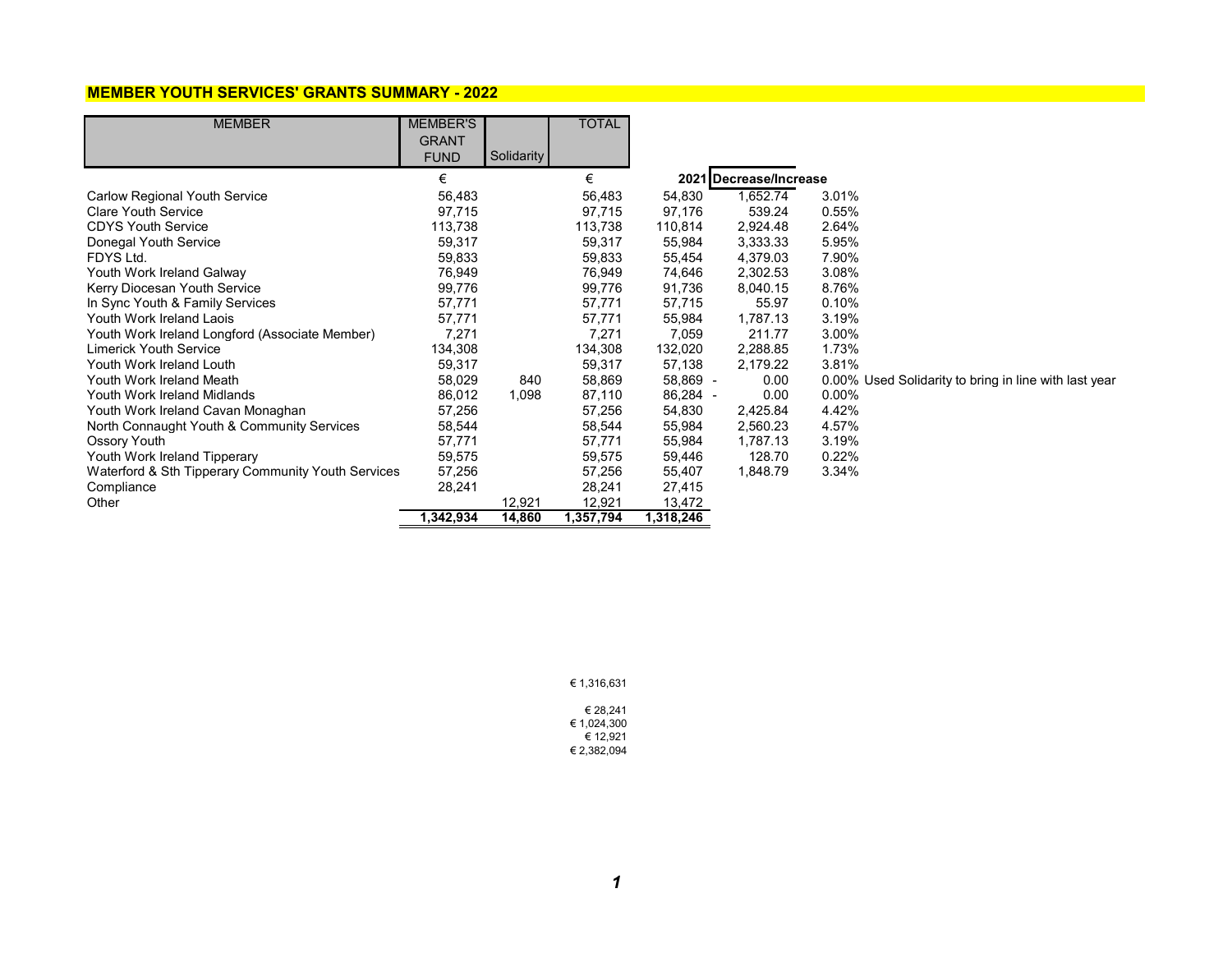| <b>OVERVIEW OF MEMBER YOUTH SERVICE GRANT FUND - 2022</b> |                             |                      |               |                               |                             |                |                   |                    |
|-----------------------------------------------------------|-----------------------------|----------------------|---------------|-------------------------------|-----------------------------|----------------|-------------------|--------------------|
| <b>MEMBER</b>                                             | 80% SALARY1<br>70% Salary 2 | MGT.<br><b>ALLOW</b> | <b>TRAVEL</b> | <b>OFFICE</b><br><b>ADMIN</b> | <b>UNIT</b><br><b>GRANT</b> | $\blacksquare$ | <b>SOLIDARITY</b> | <b>Total Total</b> |
|                                                           |                             | €                    | €             | €                             | €                           |                |                   |                    |
| <b>Carlow Regional Youth Service</b>                      | 49,957                      | 998                  | 2,211         | 3,317                         |                             | 56,483         |                   | 56,483             |
| <b>Clare Youth Service</b>                                | 87.582                      | 998                  | 2,211         | 3,317                         | 3,608                       | 97,715         |                   | 97,715             |
| <b>CDYS Youth Service</b>                                 | 99,915                      | 1,995                | 4,422         | 6,633                         | 773                         | 113,738        |                   | 113,738            |
| Donegal Youth Service                                     | 49.957                      | 998                  | 2,211         | 3,317                         | 2,835                       | 59,317         |                   | 59,317             |
| FDYS Ltd.                                                 | 49,957                      | 998                  | 2,211         | 3,317                         | 3,350                       | 59,833         |                   | 59,833             |
| Youth Work Ireland Galway                                 | 68,619                      | 998                  | 2,211         | 3,317                         | 1,804                       | 76.949         |                   | 76,949             |
| <b>Kerry Diocesan Youth Service</b>                       | 87.582                      | 998                  | 2,211         | 3,317                         | 5,669                       | 99,776         |                   | 99,776             |
| In Sync Youth & Family Services                           | 49,957                      | 998                  | 2,211         | 3,317                         | 1,288                       | 57,771         |                   | 57,771             |
| <b>Limerick Youth Service</b>                             | 125,206                     | 998                  | 2.211         | 3,317                         | 2,577                       | 134,308        |                   | 134,308            |
| Youth Work Ireland Laois                                  | 49,957                      | 998                  | 2,211         | 3,317                         | 1,288                       | 57,771         |                   | 57,771             |
| Youth Work Ireland Longford (Associate Member)            |                             |                      |               |                               |                             | 7.271          |                   | 7,271              |
| Youth Work Ireland Louth                                  | 49.957                      | 998                  | 2,211         | 3,317                         | 2,835                       | 59,317         |                   | 59,317             |
| Youth Work Ireland Meath                                  | 49,957                      | 998                  | 2,211         | 3,317                         | 1,546                       | 58.029         |                   | 58,029             |
| Youth Work Ireland Midlands                               | 74,936                      | 1,496                | 3,317         | 4,975                         | 1,288                       | 86,012         |                   | 86,012             |
| Youth Work Ireland Cavan Monaghan                         | 49,957                      | 998                  | 2,211         | 3,317                         | 773                         | 57,256         |                   | 57,256             |
| North Connaught Youth & Community Services                | 49,957                      | 998                  | 2,211         | 3,317                         | 2,062                       | 58,544         |                   | 58,544             |
| Ossory Youth                                              | 49.957                      | 998                  | 2,211         | 3,317                         | 1,288                       | 57,771         |                   | 57,771             |
| Youth Work Ireland Tipperary                              | 49,957                      | 998                  | 2,211         | 3,317                         | 3,092                       | 59,575         |                   | 59,575             |
| Waterford & Sth Tipperary Community Youth Services        | 49.957                      | 998                  | 2,211         | 3,317                         | 773                         | 57,256         |                   | 57,256             |
| Other                                                     |                             |                      |               |                               |                             |                | 14,860            | 14,860             |
| Compliance                                                | 24,979                      | 499                  | 1,106         | 1,658                         |                             | 28,241         |                   | 28,241             |
|                                                           | 1,168,309                   | 19,950               | 44,221        | 66,332                        | 36,851                      | 1,342,934      | 14,860            | 1,357,794          |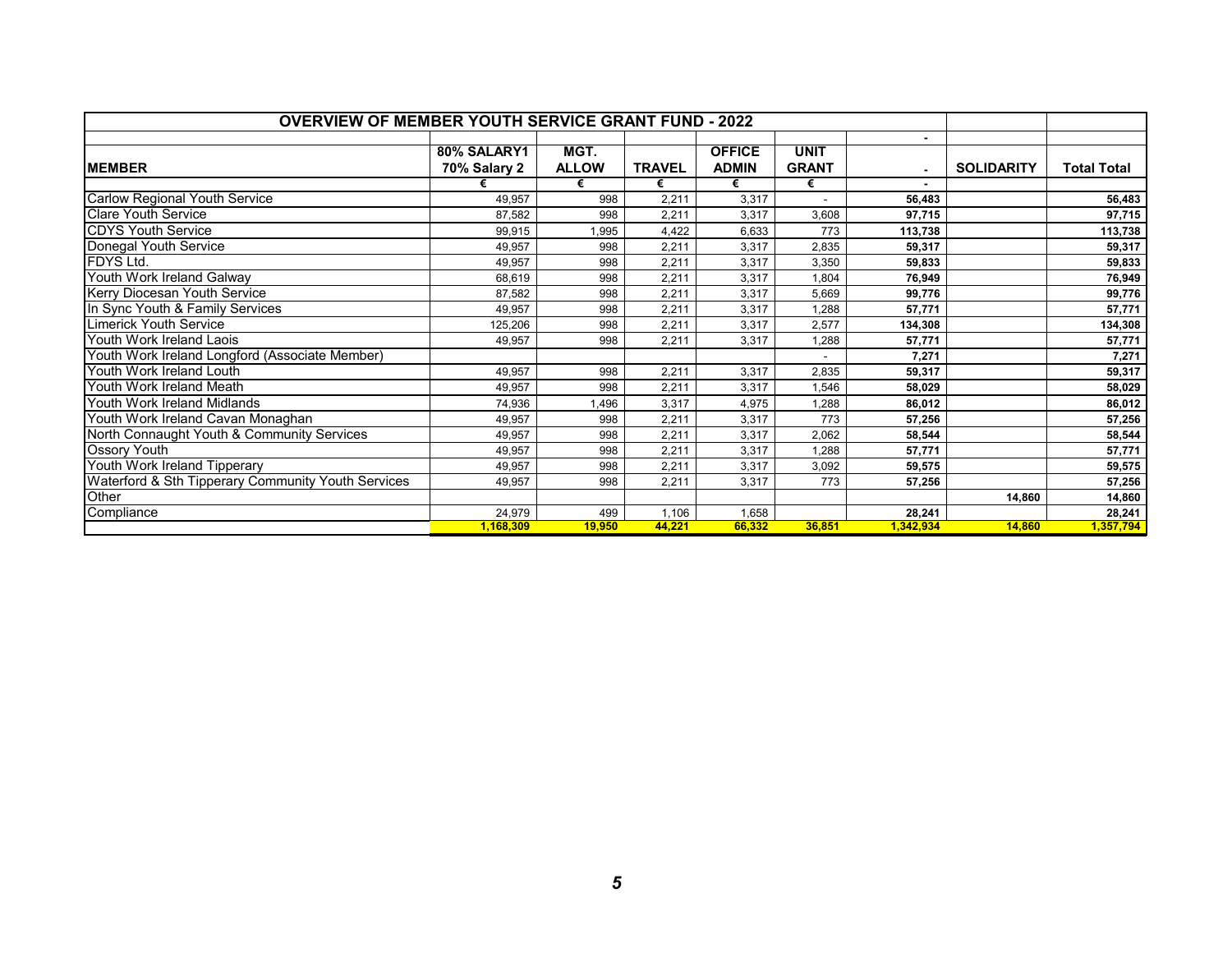# **MEMBER YOUTH SERVICE GRANT FUND - 2022**

|                      | <b>Senior Post</b> | <b>Senior Post</b> | 2nd & 3rd Worker |
|----------------------|--------------------|--------------------|------------------|
|                      |                    | No 'A' Post        |                  |
| <b>POINT</b>         | 25                 | 25                 | 23               |
|                      | €                  | €                  | €                |
| <b>Salary</b>        | 49,233             | 49,233             | 44,420           |
| A' Post              | 6,767              | 0                  | $\overline{0}$   |
| <b>H'Dip</b>         | 460                | 460                | 460              |
| <b>Degree</b>        | 1,463              | 1,463              | 1,463            |
|                      | 57,923             | 51,156             | 46,342           |
|                      |                    |                    |                  |
| <b>P.R.S.I.</b>      | 6,401              | 5,653              | 5,121            |
|                      | 64,324             | 56,809             | 51,463           |
| <b>Pension</b>       | 1,270              | 1,270              | 1,270            |
| <b>Insurance</b>     | 381                | 381                | 381              |
| <b>Expenses</b>      | 635                | 635                | 635              |
| 100%<br><b>TOTAL</b> |                    |                    |                  |
|                      | 66,610             | 59,095             | 53,749           |
| 90%                  | 59,949             | 53,185             | 48,374           |
| 75%/70               | 49,957             | 44,321             | 37,624           |

## **SALARY CALCULATIONS**

 $\overline{a}$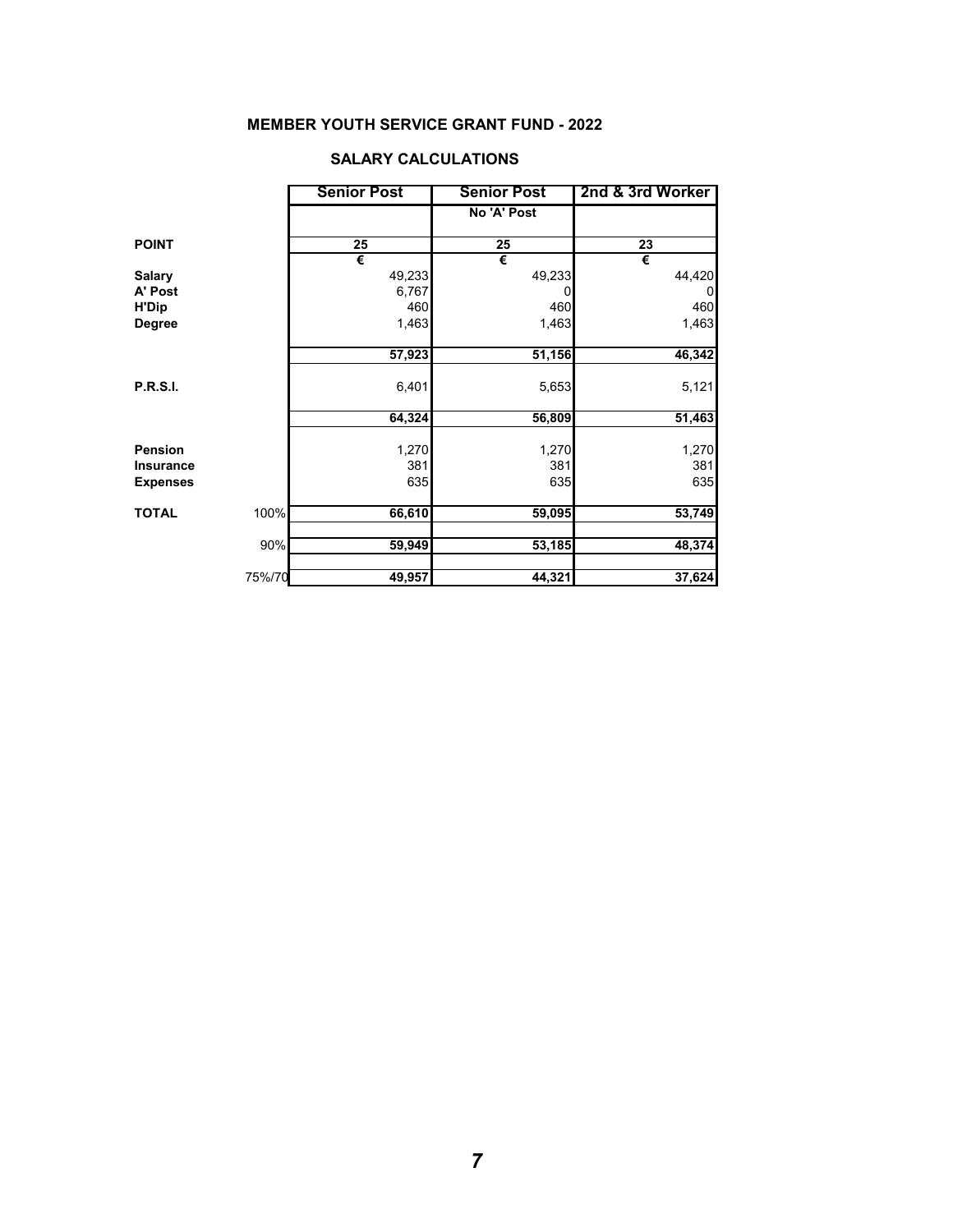#### **MEMBER YOUTH SERVICE GRANT FUND - 2022**

**SALARY POINT CALCULATIONS**

|                                                                                          |                       | <b>SENIOR POST</b> |                                                                                  |                                                                                                          |                                                                                          |              | <b>SECOND/THIRD POST</b> |                                                        |                                                                                                                            |
|------------------------------------------------------------------------------------------|-----------------------|--------------------|----------------------------------------------------------------------------------|----------------------------------------------------------------------------------------------------------|------------------------------------------------------------------------------------------|--------------|--------------------------|--------------------------------------------------------|----------------------------------------------------------------------------------------------------------------------------|
| <b>DATE</b>                                                                              | <b>POINT</b>          | €                  |                                                                                  |                                                                                                          | <b>DATE</b>                                                                              | <b>POINT</b> | €                        |                                                        |                                                                                                                            |
| 01/01/2002                                                                               | 25                    | 44,892             | 22,445.8                                                                         |                                                                                                          | $01/01/2002$ *                                                                           | 23           | 42,122                   | 31,592                                                 |                                                                                                                            |
| 01/04/2002 1% (L.S.)                                                                     |                       | 449                | 448.9                                                                            |                                                                                                          | 01/04/2002 1% (L.S.)                                                                     |              | 421                      | 421                                                    |                                                                                                                            |
| 01/07/2002*                                                                              | 25                    | 44,892             | 11,222.9                                                                         |                                                                                                          |                                                                                          |              |                          |                                                        |                                                                                                                            |
| 01/10/2002                                                                               | 25                    | 44,892             | 11,222.9                                                                         |                                                                                                          | 01/10/2002                                                                               | 23           | 42,122                   | 10,531                                                 |                                                                                                                            |
| 2016 Salary<br>2017/8 Salary<br>2019 Salary<br>2020 Salary<br>2021 Salary<br>2022 Salary |                       |                    | 45,340.5<br>40,671.2<br>42,704.8<br>43,772.4<br>45,523.3<br>47,799.4<br>49,233.4 |                                                                                                          | 2016 Salary<br>2017/8 Salary<br>2019 Salary<br>2020 Salary<br>2021 Salary<br>2022 Salary |              |                          | 42,543<br>36,694.5<br>38,529.2<br>39,492.4<br>41,072.1 | 43,125.7 Increase by 5% in line with increase of grant 2021<br>44,419.5 Increase by 3% in line with increase of grant 2022 |
|                                                                                          |                       | A POST             |                                                                                  |                                                                                                          |                                                                                          | H DIP        |                          |                                                        |                                                                                                                            |
| <b>DATE</b>                                                                              | €                     |                    |                                                                                  |                                                                                                          | <b>DATE</b>                                                                              | €            |                          |                                                        |                                                                                                                            |
| 01/01/2002                                                                               |                       | 6,110              | 1,528                                                                            |                                                                                                          | 01/01/2002                                                                               |              | 425                      | 106                                                    |                                                                                                                            |
| 01/04/2002                                                                               |                       | 6,110              | 3,055                                                                            |                                                                                                          | 01/04/2002                                                                               |              | 425                      | 213                                                    |                                                                                                                            |
| 01/04/2002 1% (L.S.)                                                                     |                       | 61                 | 61                                                                               |                                                                                                          | 01/04/2002 1% (L.S.)                                                                     |              | $\overline{4}$           | $\overline{4}$                                         |                                                                                                                            |
| 01/10/2002                                                                               |                       | 6,354              | 1,589<br>6,232                                                                   |                                                                                                          | 01/10/2002                                                                               |              | 442                      | 111<br>434                                             |                                                                                                                            |
| 2016 Salary                                                                              |                       |                    | 5,590.3                                                                          |                                                                                                          | 2016 Salary                                                                              |              |                          | 388.9                                                  |                                                                                                                            |
| 2017/8 Salary                                                                            |                       |                    | 5,869.8                                                                          |                                                                                                          | 2019 Salary                                                                              |              |                          | 398.7                                                  |                                                                                                                            |
| 2019 Salary                                                                              |                       |                    | 6,016.6                                                                          |                                                                                                          | 2019 Salary                                                                              |              |                          | 408.6                                                  |                                                                                                                            |
| 2020 Salary                                                                              |                       |                    | 6,257.2                                                                          |                                                                                                          | 2020 Salary                                                                              |              |                          | 425.0                                                  |                                                                                                                            |
| 2021 Salary                                                                              |                       |                    | 6,570.1                                                                          |                                                                                                          | 2021 Salary                                                                              |              |                          |                                                        | 446.2 Increase by 5% in line with increase of grant 2021                                                                   |
| 2022 Salary                                                                              |                       |                    | 6,767.2                                                                          |                                                                                                          | 2022 Salary                                                                              |              |                          |                                                        | 459.6 Increase by 3% in line with increase of grant 2022                                                                   |
|                                                                                          | <b>PRIMARY DEGREE</b> |                    |                                                                                  |                                                                                                          |                                                                                          |              |                          |                                                        |                                                                                                                            |
| <b>DATE</b>                                                                              | €                     |                    |                                                                                  |                                                                                                          |                                                                                          |              |                          |                                                        |                                                                                                                            |
| 01/01/2002                                                                               |                       | 1,321              | 330                                                                              |                                                                                                          |                                                                                          |              |                          |                                                        |                                                                                                                            |
| 01/04/2002                                                                               |                       | 1,321              | 661                                                                              |                                                                                                          |                                                                                          |              |                          |                                                        |                                                                                                                            |
| 01/04/2002 1% (L.S.)                                                                     |                       | 13                 | 13                                                                               |                                                                                                          |                                                                                          |              |                          |                                                        |                                                                                                                            |
| 01/10/2002                                                                               |                       | 1,374              | 343<br>1,347                                                                     |                                                                                                          |                                                                                          |              |                          |                                                        |                                                                                                                            |
| 2016 Salary<br>2017/8 Salary<br>2019 Salary<br>2020 Salary<br>2021 Salary<br>2022 Salary |                       |                    | 1,208.7<br>1,269.1<br>1,300.9<br>1,352.9<br>1,420.6<br>1,463.2                   | Increase by 5% in line with increase of grant 2021<br>Increase by 5% in line with increase of grant 2021 |                                                                                          |              |                          |                                                        |                                                                                                                            |
|                                                                                          |                       |                    | 2nd and 3rd posts                                                                |                                                                                                          |                                                                                          |              |                          |                                                        |                                                                                                                            |

Calculations are based on 2002 costs with the following additional increases/decreases:

| 2003 | 4.50%               |
|------|---------------------|
| 2004 | 4.40%               |
| 2005 | 5%                  |
| 2006 | 5%                  |
| 2007 | 7.50%               |
| 2008 | 2.50%               |
| 2009 | $-9.164%$           |
| 2010 | $-2%$               |
| 2011 | $-7.16%$            |
| 2012 | -6.50%              |
| 2013 | $-10%$              |
| 2014 | $-3.75%$            |
| 2015 | 0%                  |
| 2016 | 1.5%                |
| 2017 | 5%                  |
|      | 2018 As 2017 lelves |
| 2019 | 2.50%               |
| 2020 | 4%                  |
| 2021 | 5%                  |
| 2022 | 3%                  |
|      |                     |

| zuuz                                                       | 23 | 42. IZZ | 31.59Z                                                                         |                  |
|------------------------------------------------------------|----|---------|--------------------------------------------------------------------------------|------------------|
| 4/2002 1% (L.S.)                                           |    | 421     | 421                                                                            |                  |
| 0/2002                                                     | 23 | 42.122  | 10.531                                                                         |                  |
| Salary<br>8 Salary<br>Salary<br>Salary<br>Salary<br>Salarv |    |         | 42,543<br>36,694.5<br>38,529.2<br>39,492.4<br>41.072.1<br>43,125.7<br>44,419.5 | Increa<br>Increa |
|                                                            |    |         |                                                                                |                  |

**446.2** Increase by 5% in line with increase of grant 2021 **459.6** Increase by 3% in line with increase of grant 2022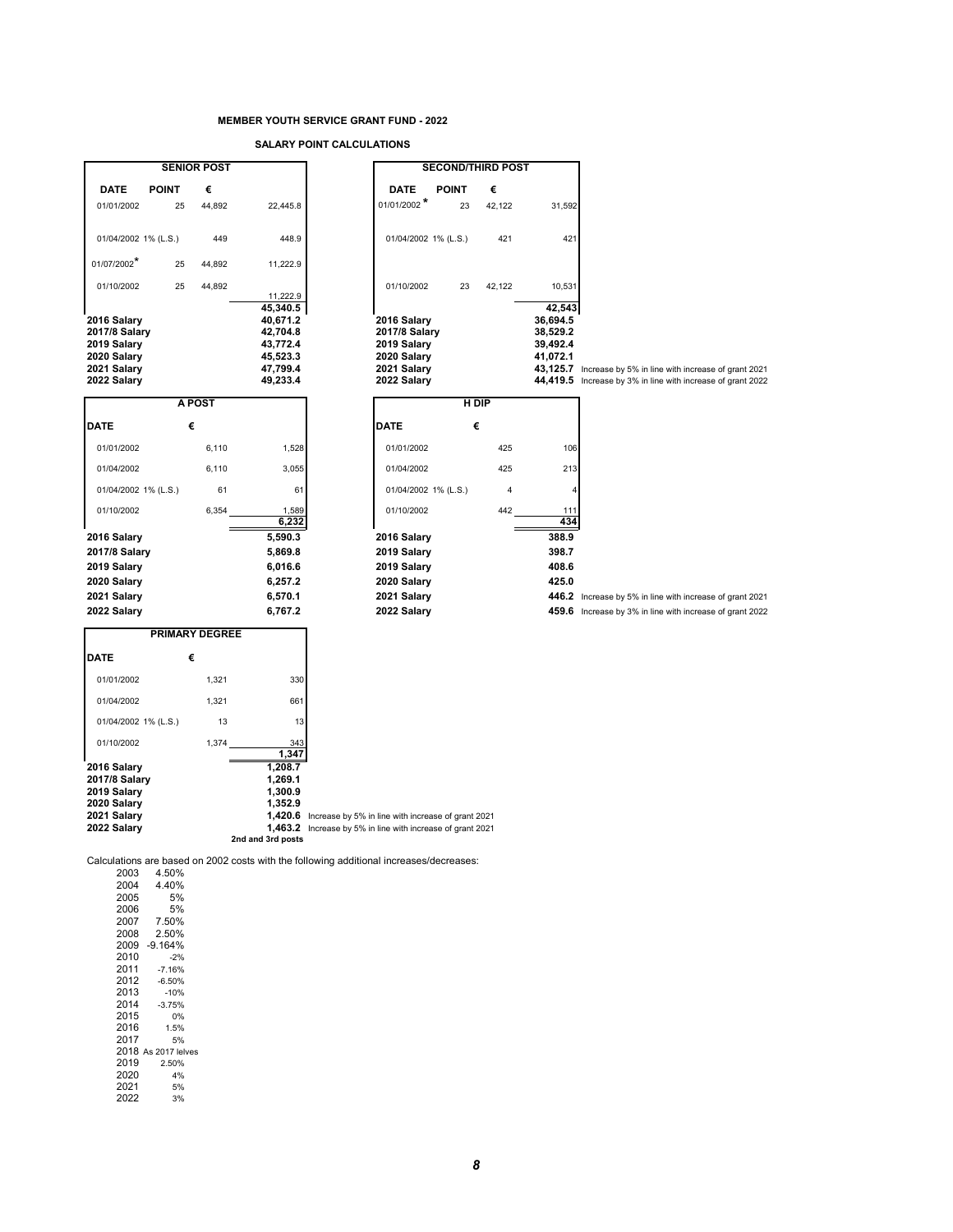# **COMMON TEACHER SCALE - 2002**

|                       | 01/01/2002 | 01/10/2002<br>€ |  |  |  |  |
|-----------------------|------------|-----------------|--|--|--|--|
|                       | €          |                 |  |  |  |  |
| 1                     | 22,208.00  | 23,096.32       |  |  |  |  |
| $\overline{2}$        | 22,995.00  | 23,914.80       |  |  |  |  |
| 3                     | 23,783.00  | 24,734.32       |  |  |  |  |
| 4                     | 24,567.00  | 25,549.68       |  |  |  |  |
| 5                     | 25,794.00  | 26,825.76       |  |  |  |  |
| 6                     | 26,591.00  | 27,654.64       |  |  |  |  |
| $\overline{7}$        | 27,383.00  | 28,478.32       |  |  |  |  |
| 8                     | 29,377.00  | 30,552.08       |  |  |  |  |
| 9                     | 30,370.00  | 31,584.80       |  |  |  |  |
| 10                    | 31,567.00  | 32,829.68       |  |  |  |  |
| 11                    | 32,753.00  | 34,063.12       |  |  |  |  |
| 12                    | 33,950.00  | 35,308.00       |  |  |  |  |
| 13                    | 34,945.00  | 36,342.80       |  |  |  |  |
| 14                    | 36,266.00  | 37,716.64       |  |  |  |  |
| 15                    | 36,266.00  | 37,716.64       |  |  |  |  |
| 16                    | 36,266.00  | 37,716.64       |  |  |  |  |
| 17                    | 38,089.00  | 39,612.56       |  |  |  |  |
| 18                    | 38,089.00  | 39,612.56       |  |  |  |  |
| 19                    | 38,089.00  | 39,612.56       |  |  |  |  |
| 20                    | 38,089.00  | 39,612.56       |  |  |  |  |
| 21                    | 40,502.00  | 42,122.08       |  |  |  |  |
| 22                    | 40,502.00  | 42,122.08       |  |  |  |  |
| 23                    | 40,502.00  | 42,122.08       |  |  |  |  |
| 24                    | 40,502.00  | 42,122.08       |  |  |  |  |
| 25                    | 43,165.00  | 44,891.60       |  |  |  |  |
|                       |            |                 |  |  |  |  |
| <b>PRIMARY DEGREE</b> | 1,321.00   | 1,373.84        |  |  |  |  |
| <b>H-DIP</b>          | 425.00     | 442.00          |  |  |  |  |
| <b>A POST</b>         | 6,110.00   | 6,354.40        |  |  |  |  |